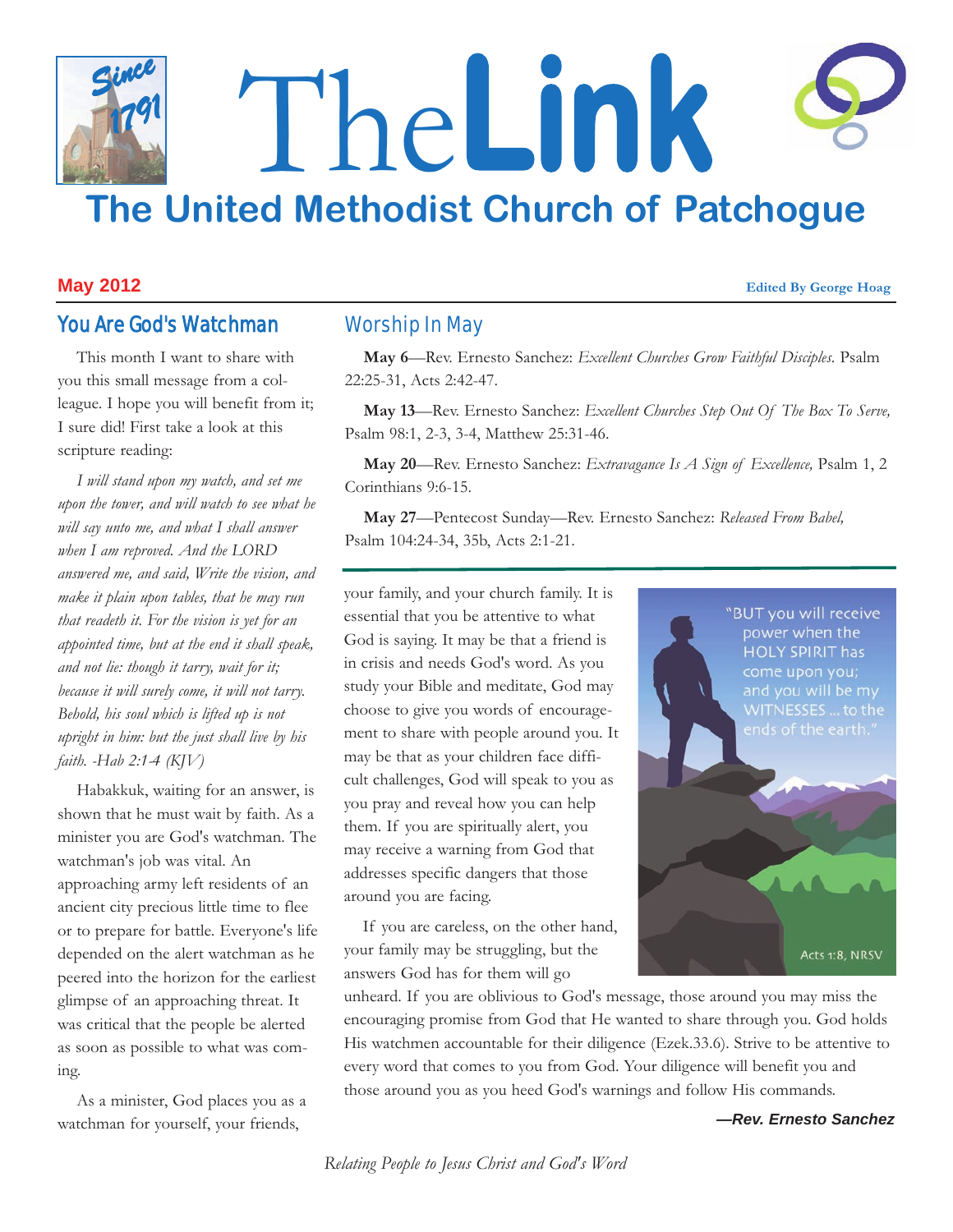# Circle of Concern

# *For Bereavement:*

For the Family and Friends of Nofi Family on the death of their seven year old daughter.

## *For Guidance:*

Lisa D., Barbara McAllister, Ray Clark, Cat Placement and Rescue, Michael Dellazizzi and family, Michael Amarati, Philip Demacos, Joanne, Robert C. Hiene, the Americo Family, Rose Conti, Holly Nelson, Lisa Prince, Joan, the Neuman family, Wilfredo Franco, Mary (co-worker of Betty Rice), Monica, Patrick Keena, Sheila Dreaper, Frank Whalen, Rubano, Sofia and her family, John Casale, Our Troops and Veterans; Dean and family, Rachel Nason, all those who have lost their jobs, Carlos Alvarado, for the Nations of Africa, Tim, Paul, Christine, Mr. Bralla, Pete and Carol Moore, prayers of comfort for police and fireman and all those who risk their lives to make ours safe and better; Raquel Miller, Emma Easley, Tom, Mike, Matt, Brian, Justin, Ray Anderson, Lori, Irene Catalino, Justin and Dean Angell, Pat, Lisa, Ben and baby Anna, Heather Reiss, James Wright's Grandmother, Barry Burrell, Linda, Stephen Martin, Lori Purificato, Ashley Lauren, Jose Garcia, for those in our church community who are fighting against cancer; Linda Morgan, Luigi, Maureen, Tom Mansfield and friends, Emma Evelend, Lisa, Barbara Rago, Amy Vining, Catherine Weber's aunt, Esmeralda Coppola, Carmen Marrero, Loriann, David, Kathleen Russo, Alicia Evans, Debbie Holand, Jemma, Barbara, Katie, Anna, Suzanne, Amanda Garcia, Doris May, Margaret, Lois, Laurie, Bonnie Smith, Debbie Turpeau, Julio, Marvin Rice, Arthur Rice, Lisa, Paul Walkawitz, Debbie, Tom Kerr, Laura Jacobs, Mr. Dominic and family, Mrs. Snick, Sarah and Justin Tann for a healthy pregnancy and birth of their first child; Barbara Jehle, Elise Gavrock, Steve, June Barile, Luke Gonzalez, Debbie Reading, Lisa, Anna, Ben Gentry, Ted Dew and Wendi Schwartz.

# *These Who are Hospitalized:*

Josh Boneventure, Frank, Nana Grace, Nancy Marshall, Bertha Smith, Lee Hollowell, Mary Payne, Harry Watson, Debbie Fiore, Patrick Diamond, John Vanderzalm, Layden John Clark, Mary Zatorski, Dan, Peter Moor (Kathie Loris' father), Ernest Boyd, Chris, Phil Ianello, Emily, Earl Hartsfield, Mike D., Joseph Hawthorne, Emma Rasley, Mr. Tallon, Angelo, Kelly Seeman, Rebecca Hendersen, Gil Brown, Pat Ward, Pat, Christina Broom, Barbara Asmus, Susanna Davies-Pepper, Glenn Schwartz, Todd Skwirz, Mike Welsh, Joyce Ferrrante, Kathleen Russo, Caroline Moore, Amelia McCarthy, Corinne Burdett, Pat Bayne, Ronald Mansell, Linda Carrol, Pat Q. Bayne, Gail Devery, Carmelo Espiritu and Wendi Schwartz.

## *These at Home:*

Joseph Weinzettle, Natalie Burnett-Lynch, Kathleen Chodorski, Kyra McCarthy, Debi DelRossi, Belle Barile, Tom Furman, Lisa Lopez, Dorotea Sanchez, Mary Jones, Timothy Oliva's Aunt Susan, John Krulger, Shelly Granger, Marie Lino, Marta, Donna Herrick and Philip Rudolph, Jytte & Nils Sorensen

(Geri Sheridan's relatives in Denmark), Robert Dodge and Suzanne Olivotti-Dodge, Sandy Burrell, Ted Davies, John Casale, Mr. O'Keefe, Lorraine Greco, Emily Navidad, the Moultrre Family, Kim Farrel's daughter, Ceil Witt, June Barile's parents, Muriel Vilar, Guillermina Alverio (Pastor Sanchez's mother,) Catherine Interrante, Arthur Rice, Glenn Hollins, Beth Widera, Grace Richardson (Dianne Adone's mother), Elyse Jacobs (oldest granddaughter of Gail and George Hoag)

*\* Please contact the Church Office if someone should be removed or added.*

# *These who are in Rehab or Nursing Care Facilities:*

**Alice Zahnd** in Patchogue Nursing Center, 25 Schoenfeld Blvd., Patchogue, NY.

**Hazel Nargi** in McPeak's Adult Home, 286 N. Ocean Ave., Patchogue.

**Rachel Nason** in McPeak's Adult Home, 286 N. Ocean Ave., Patchogue.

**Ester Davies** in Brookhaven Health Facility, Room 78D, 801 Gonzolla Drive, E. Patchogue, 631-289-3150.

*Pray for our church and her future directions!*



The deadline for contributions to the June edition of TheLINK is May 11. Please e-mail your copy to gbhoag@optonline.net.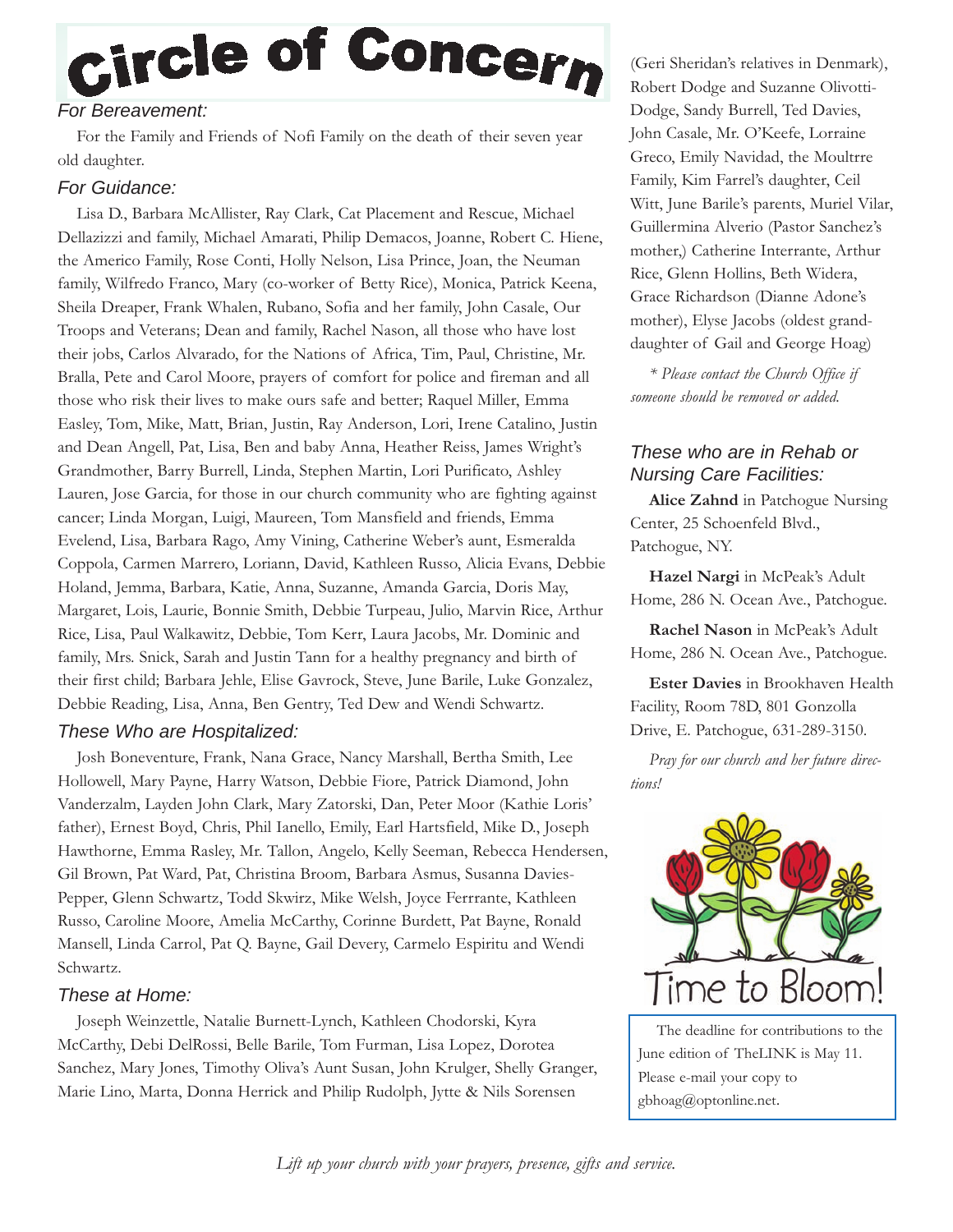# **Stewardship**

Palm Sunday through Easter was a glorious end to Lent. The altar this Easter was outstanding. Geri Sheridan, Lenny Pearson and the workers at the Flower Sale placed eighty plants throughout the sanctuary. It's beauty impressed the 183 parishioners that worshiped this Easter.

The Easter plant sale on Good Friday went really well. Bob Prince and his volunteers made \$800 for the church. He would like to thank all who helped and those members who bought flowers this year. He would also like to thank Ted Davies for ordering the plants and his right hand man, Bob Rogers, for being there the entire two days.

Our Bell Choir was resurrected by Kathleen Wells. They joined with the choir to provide a wonderful music program this Easter. Thank you Kathleen and the Bell Choir.

The Saint Patrick's Day Dinner was a great success. We planned for ninety dinners and ended up serving l50. Bob Prince organized the dinner with his dedicated volunteers. The other hero was master chef Steve Shadbolt, our magician of the kitchen. As we began running out of food, he began preparing food from the Wesley Dinners closet, that was later replaced. We raised \$1000 for the church, enough money so the MYF can provide two operations for their Smile Train mission, and a stipend to the Ward Hill Band. Members of the MYF who worked are: Michael & Matthew Layton, Dawn & Erica McDowell, Kody & Jacob Miller, Lorie Purificato and her friend Friedrich Kaiser, Steve Rice, Brian and Courtney Shadbolt, and Heather &

Rachel Watson. Thanks to everyone for a great dinner.

Bob Prince orchestrated the Palm Sunday Breakfast. It was another opportunity for us to break bread together and enjoy Christian fellowship. Steve Shadbolt did his magic in the kitchen. Many men and women worked to make it a success. Four hundred dollars was raised for the church. Bob would like to thank all who helped.

Our MYF has been busy this spring. The Peanut Butter and Jelly Gang needs everyone's help. This MYF mission provides sandwiches to 130,000 people on Long Island each week. On Saturday, May 5, at 8 PM members of our MYF and volunteers will be at the Commack UMC to make sandwiches. This is done on an assembly line basis. You can help in two ways: volunteers are greatly appreciated. Bread, peanut butter, jelly, paper plates, plastic sandwich bags and paper towels can be donated. A box will be in the office for these donations. Raquel Miller and Debbie Watson are our contact people and will be accompanying the MYF to Commack. Please support them in their mission to feed the hungry on Long Island.

This month the MYF will have a movie screening at the church. *Courageous* is a movie about a father who signs a contract to raise his children as good Christians.

There will be a discussion after the movie. The date for the screening will be announced via our church internet connection and in church.

In the l990's Rich Nogiewich erected the Victorian style fence on the corner of South Ocean Ave. and Church

Street. It began showing signs of deteriorating two years ago. Just before Easter, using donated materials, Ray Henson began rebuilding the fence so a sign could be placed on it advertising the availability of Wesley Hall for rent. Ray grew up with and was a good friend of Rich Nogiewich, who died from pancreatic cancer. Ray donated over forty hours to honor his friend. Thank you Ray. The fence looks great.

This church property issue reflects on others. The outside steel handrails and doors are rusting and eventually will have to be replaced if we do not act soon. The rust killer and paint are available at the church. The Stewardship Questionnaire from last November revealed that several people were interested in providing their time and talents to maintain the outside of our building. If you can be a good steward and donate your time to doing this needed work, please contact a Trustee. Ed Klingel, President, and George Hoag, Vice President, can coordinate your efforts with others. Thank you for being a good steward.

New speakers have been installed in the sanctuary. Franco ran the wiring for them through the attic. Gary Graves and I helped Franco install them on either side of the altar.

Our Membership Secretary, Carolyn Willis, has been toiling to update our membership rolls. Lola Schwartz held this important post at her previous church and is working with Carolyn on this Herculean project. The rolls have not been kept up to date for quite some time. The first l50 letters have been sent out asking absent members if they want to remain on the rolls. We would appreciate that those who receive these letters to answer them by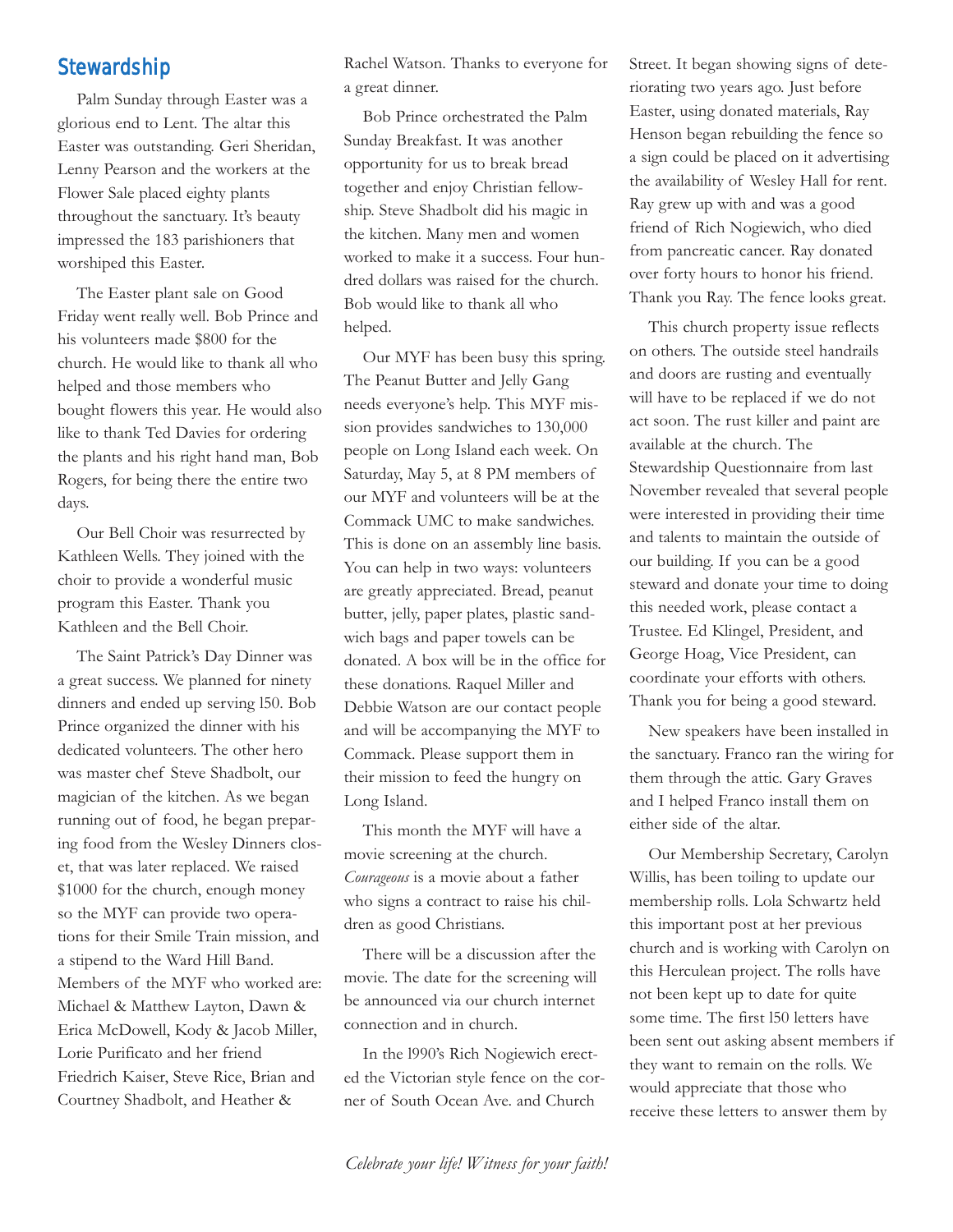via the enclosed post card and mailing it back. If we do not hear from you after two years of trying, the Conference dictates that your name be removed from the rolls. Any questions or if you prefer privacy, you may e-mail your answers to

patchogueumc@yahoo.com.

Our Golf Outing will be held at Calverton Links on Wednesday May l6. We will be needing golfers, prize baskets, and volunteers to work the event. Please reserve that date on your calendar to join us in our largest fund raiser.

## *—Dave Hollowell— Stewardship Co-Chair*

# What's Cool In Sunday School

I can't believe it's May already!

Just a quick note to express my gratitude to Carla Fiore-Gibson, Kate Weber, Marilyn Franco, and her son Christian for all their hard work cleaning up the nursery. You all did an amazing job and the nursery looks wonderful! I am also extremely grateful to everyone who cleaned up the stage. I was stunned when I saw it and couldn't get over how empty and beautiful it looked. Next stop, Cloud Room. I will post the next clean-up date on the Sunday School bulletin board with a sign-up sheet for anyone who wants to help. Remember, many hands make light work.

During the service, on June 10, I will be presenting the teachers with gifts to show my appreciation for all their hard work. I will be in contact with any parents who have a child going into third grade to let them know that their child will be presented with a Bible during services on June 17th. This is also the last day of

# Building Bridges

According to Webster's Collegiate Dictionary, a bridge is anything that spans a gap. And what a gap of understanding exists between so many different religious traditions. Not only lack of understanding, but misunderstanding, embracing of stereotypes, and worst of all, the arrogant assumption that one belief system is superior to another. Why is that so? Do we believe that God is not capable of speaking to many different peoples in many different ways?

I'm reminded of an old fable about an elephant wandering into a village of blind people. Using their sense of touch, they each describe the elephant in terms of what they can perceive through their fingers and hands. Each obviously is limited and can only give a partial description. And of course, each is convinced theirs is the correct description. Isn't that analogous to what religions seek to do give us a connection, a description of the Divine through core beliefs and teachings, but that are limited by cultural context and the inability of humans to completely perceive that which is so much greater than ourselves? We each have a partial understanding of the nature of God.

Perhaps if we gain an understanding of other belief systems, not to mention a better one of our own, we can bridge the gaps that separate human beings and keep us from a closer connection to God.

On Sunday, May 20, following worship, the UMW is presenting a program entitled "Building Bridges". Representatives from four faith communities—Buddhism, Hinduism, Islam, and Unitarian Universalism, will share their beliefs and how they observe their faiths, and answer questions. Following the discussion, the UMW will provide a free luncheon to all.

Building Bridges is a program of the Multifaith Forum of the LI Council of Churches.

Come and learn and share.

#### *—Barbara Becker*

Sunday School. Raquel Miller will teach a Father's Day workshop.

If you have any questions please contact the church office.

#### *—Blessings, Elizabeth Biederman, Sunday School Superintendent*

If you haven't been getting e-mail messages from us, it means we don't have your address. Please send your email info to patchogueumc@yahoo.com or call the church office.



Enjoy music, dancing, a gourmet picnic dinner & dessert, raffles, door prizes aboard the Port Jefferson-Bridgeport Ferry. Tickets \$45.00. Group rate for 10 tickets: \$400. Call PRC at: 631-821-2255.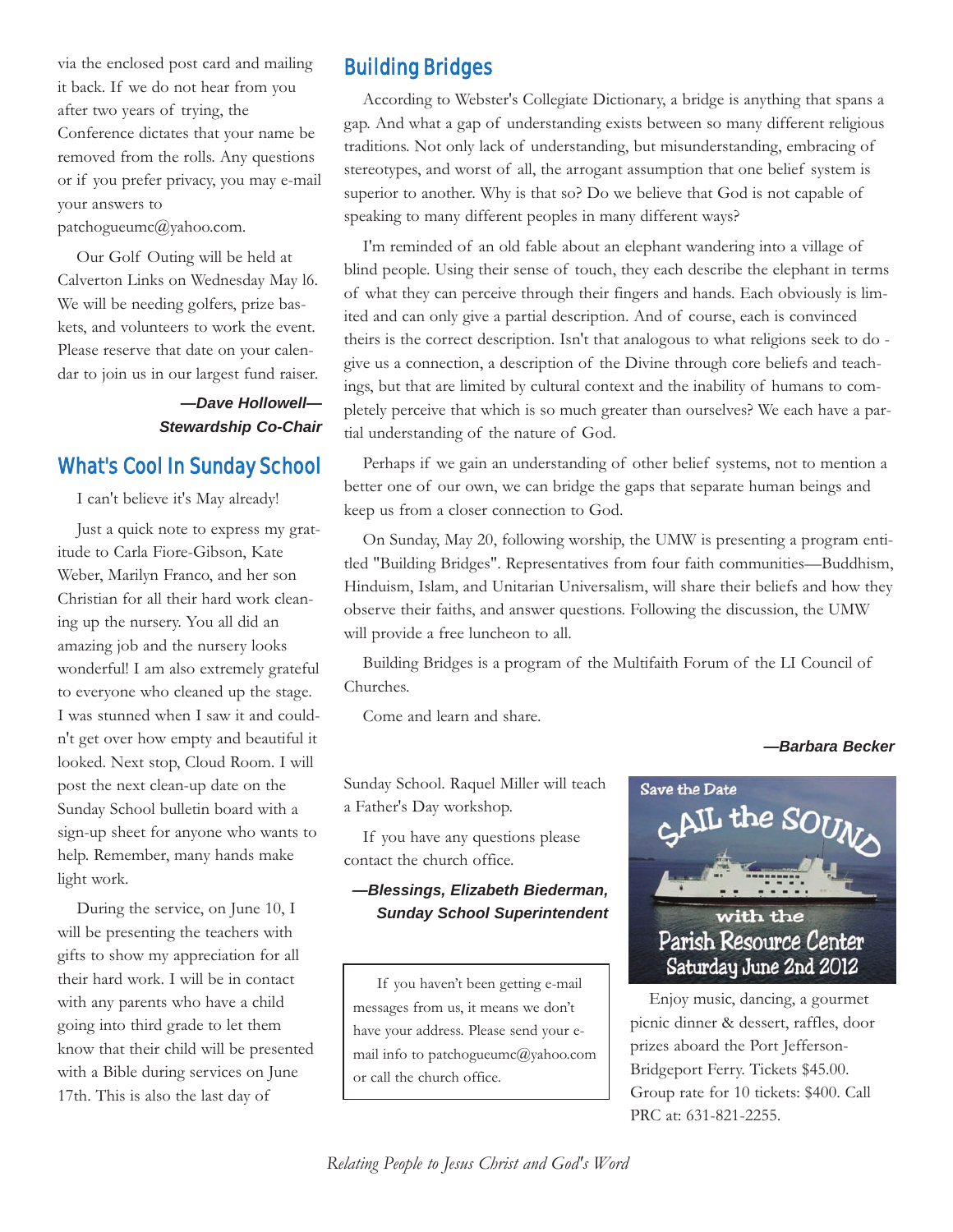# **United Methodist Church of Patchogue May 2012**

| <b>Sun</b>                                                                                          | Mon                | <b>Tue</b>                                                                                                           | <b>Wed</b>                                  | <b>Thu</b>                                     | Fri                                                            | <b>Sat</b> |
|-----------------------------------------------------------------------------------------------------|--------------------|----------------------------------------------------------------------------------------------------------------------|---------------------------------------------|------------------------------------------------|----------------------------------------------------------------|------------|
|                                                                                                     |                    | $\boldsymbol{l}$<br>$10$ a.m.-Noon-<br>Food Pantry<br>6:30 p.m.-ESL<br>$7:00$ p.m.- $AA$<br>$7:30$ p.m.-<br>Recovery | $\overline{2}$<br>7:30 p.m.--Bible<br>Study | $\mathfrak{Z}$<br>7:30 p.m.-Choir<br>Rehearsal | $\overline{4}$<br>$7:00 p.m. -N/A$<br>$7:30$ p.m.-<br>Recovery | 5          |
| 6<br>9 a.m.-Bible Study<br>$10 a.m.$ —<br>Communion<br>Worship/Sunday<br>School                     | 7<br>$7 p.m. -AA$  | 8<br>$10$ a.m.-Noon-<br>Food Pantry<br>$6:30$ p.m.-ESL<br>$7:00 p.m. -AA$<br>$7:30$ p.m.-<br>Recovery                | 9<br>7:30 p.m.--Bible<br>Study              | 10<br>7:30 p.m.-Choir<br>Rehearsal             | $\varPi$<br>$7:00 p.m. -N/A$<br>$7:30$ p.m.-<br>Recovery       | 12         |
| 13<br>9 a.m.-Bible Study<br>10 a.m.-Worship/<br>\Sunday School<br>$11:30$ a.m.-<br>Finance/Trustees | 14<br>7 p.m.-- AA  | 15<br>10 a.m.-Noon-<br>Food Pantry<br>6:30 p.m.-ESL<br>$7:00$ p.m.- $AA$<br>$7:30$ p.m.-<br>Recovery                 | 16<br>7:30 p.m.--Bible<br>Study             | 17<br>7:30 p.m.-Choir<br>Rehearsal             | 18<br>7:00 p.m.- $N/A$<br>$7:30$ p.m.-<br>Recovery             | 19         |
| <i>20</i><br>9 a.m.-Bible Study<br>10 a.m.- Worship/<br>Sunday School                               | 21<br>7 p.m.-- AA  | 22<br>$10$ a.m.-Noon-<br>Food Pantry<br>$6:30$ p.m.-ESL<br>7:00 p.m.-- AA<br>$7:30$ p.m.-<br>Recovery                | 23                                          | 24<br>7:30 p.m.-Choir<br>Rehearsal             | 25<br>$7:00 p.m. -N/A$<br>$7:30$ p.m.-<br>Recovery             | 26         |
| 27<br>9 a.m.-Bible Study<br>10 $a.m.$ Worship/<br>\Sunday School                                    | 28<br>7 p.m.--- AA | 29<br>10 a.m.-Noon-<br>Food Pantry<br>6:30 p.m.-ESL<br>$7:00 p.m. -AA$<br>7:30 p.m.-<br>Recovery                     | 30                                          | 31<br>7:30 p.m.-Choir<br>Rehearsal             |                                                                |            |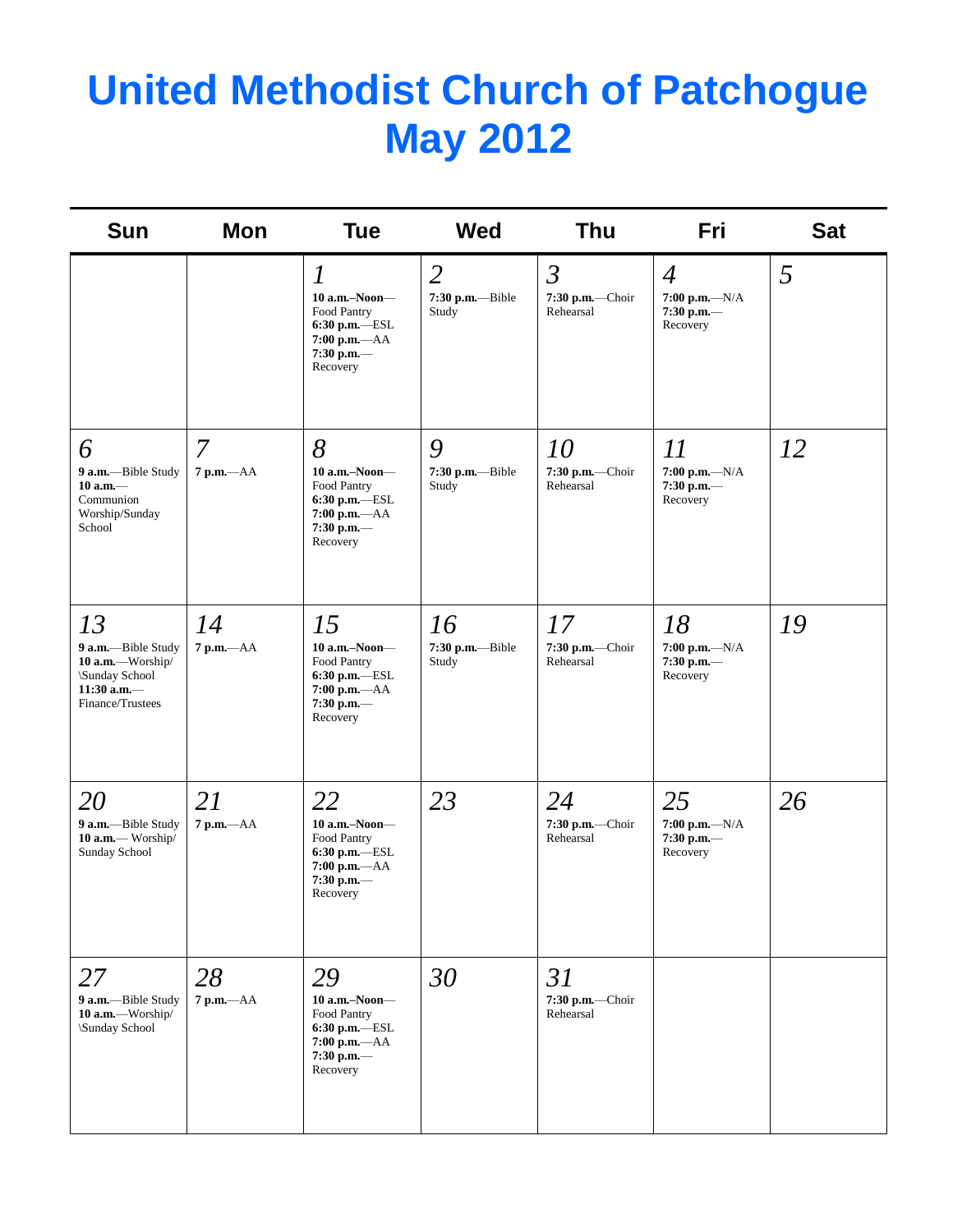**ASSOCIATE'S GOURMET MARKET Experienced Butchers & Caterers for over 20 years Also providing Groceries, Dairy & Produce 1699J Rt. 112 (Olympic Plaza), Medford, NY 11763**



**Phone: (631) 475-1749 Fax (631) 447-5086**

**www.associatemarketli.** 



PUBLIC RELATIONS CONSULTANTS **SPECIAL EVENTS PLANNERS** 

**GERALDINE M. SHERIDAN** 96 EVERGREEN LANE EAST PATCHOGUE, NEW YORK 11772 PHONE/FAX (631) 475-1164

E-mail: sheridan.r.a@worldnet.att.net

TEL. (631) 475-5734 FAX (631) 758-2568

OFFICE HOURS BY APPOINTMENT

#### PATCHOGUE FAMILY MEDICAL CARE, P.C.

CHRISTINE M. DOUCET, MD ANDREW S. WANG, DO LAURA E. GIL, RPA-C LYNDIE A. HUGHES, RPA-C **FAMILY PRACTICE** 

130 MEDFORD AVE., (ROUTE 112) PATCHOGUE, NY 11772



Patchogue, NY 11772 500 N. Ocean Ave., Ocean Ave. (631) 475-0098 Patchogue, NY **JNERAL HOME, INC** 500 N.



#### **THE PROPERTY & CASUALTY INSURANCE SPECIALISTS**

**Sandra Morrissey** Office Manager

Sandram@CueBrokerage.com

180 East Main Street, Suite 205 Patchogue, New York 11772 Phone: 631-475-6000 Ext. 139 Toll Free: 800-233-8283 Fax: 631-475-0030 www.CueBrokerage.com

# **WE C A N MA K E A DIFFERENCE**

# Bayport Patchogue Souls Softball Schedule

**Monday April 16** at Home (James Wilson Young Middle School)

**Tuesday April 17** Away at William Floyd Middle School **Tuesday April 24** Away at Great Hollow Middle School **Monday April 30** at Home **Tuesday May 1** Away at Timberline Park **Monday May 7** at Home **Tuesday May 15** Away at Calvary Baptist Church **Monday May 21** Away at Dawnwood Middle School **Tuesday May 22** at Home **Tuesday May 29** at Home **Monday June 1** Away at William Floyd Middle School **Monday June 18** at Home **Tuesday June 26** at Home **Tuesday July 3** Away at Saxton Avenue Middle School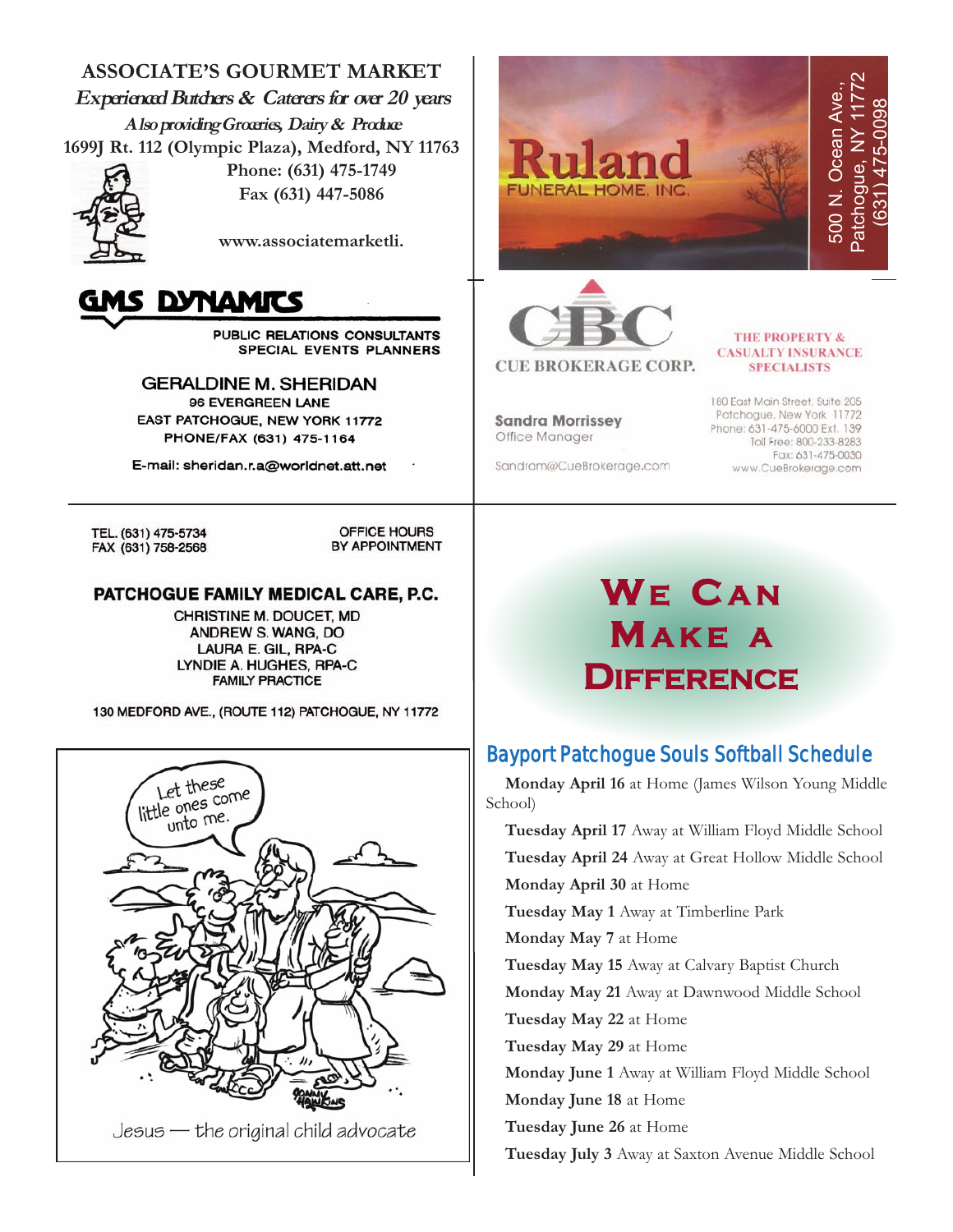# Somebody Has Been Sitting In My Pew

"Somebody has been sitting in my chair, and has sat the bottom through!" said the Little Wee Bear in his little wee voice.

It seems some churchgoers — United Methodists not excluded — are as possessive of their "family pew" as the unfortunate baby bear in the fairy tale. They arrive for Sunday worship only to discover "someone is sitting in their pew."

#### **Alas! Crisis! What to do?**

Have you ever been asked to move because you sat in someone's family pew?

We posed that question on the United Methodist News Service Facebook page and received some interesting responses.

Three came from clergy families.

#### **Priceless expression on her face**

"On the first Sunday of my first full-time appointment," wrote the Rev. Judy Powell Sibley, "my husband was asked to move by the wife of the administrative council chair. When I introduced him to the congregation, the expression on her face was priceless!" Today Sibley is retired from the Mississippi Annual (regional) Conference.

Joyce Carrasco's spouse is the Rev. Oscar Carrasco, Elgin District superintendent in the Northern Illinois Conference. She recalled a Sunday years ago when she and her daughter "sat down cautiously in a center pew" on her husband's first week at a new appointment.

"In audible voices from behind us

came, 'She doesn't know that they are sitting in the pew that belongs to soand-so family. She'll find out soon enough and not sit there again.' And we didn't. We moved to the back pew and enjoyed that spot for six years." Today Carrasco is a member of Epworth United Methodist Church, Elgin, Ill.

"Before I was appointed," said the Rev. Douglas L. Amis, "my wife and I would intentionally take someone else's seats to push the comfort zone (and cause) them to move." Eventually, because so many worshippers were not in their usual places, "the pastor commented that it was hard to tell who wasn't there!" Today Amis serves Miller United Methodist Church, Des Moines, Iowa.

#### **A lasting impression**

Being asked to move can make a lasting impression, according to Brenda Mayberry of Manhattan, Kan. When she was a child visiting a church with her parents, someone asked them to vacate a pew.

"My mom glared back at them," she said. Her dad retorted that when the usual occupants of the pew arrived, they could ask them to move, but until then, they were staying. "The family did come and just sat beside us. Mom said we kids played in the pews just fine."

Ruie Whitecotton, Romulus, Mich., remembers attending a new church when her husband was stationed in Charleston, S.C. "The first day, we had to move three times," she said.

Angela Stetar Cox of Greensboro, N.C., had a similar experience. "We were visiting this church for the first time. We were asked to move because we were in someone else's seat. (We) never went back."

Rob Turk has "accidentally sat in someone's 'spot.'" But the results can be positive, he said.

"It usually can be a conversation starter and a chance to meet a new friend — or you can get your dander up in a wad and miss out on a chance. But if a church is about being welcoming and that it's an honor to have a guest in one's special 'spot,' the miracles can really happen."

*—Barbara Dunlap-Berg, UMNS*

# How to say 'Welcome!' — And Mean it



Display visible, clear and concise signs that a firsttime visitor can easily understand and follow.

Station trained greeters at all

building entrances, not just the sanctuary.

Train ushers to be your worship "hosts" (not gatekeepers).

Recognize that the congregation is even more influential than the greeters and ushers in creating a welcoming climate. Prepare church members for their role.

Offer cues and aids during worship. Never assume people know what you know.

Invite people to stay for social time and announce where to find the coffee.

Remember to say "thank you for coming" and "we hope to see you again."